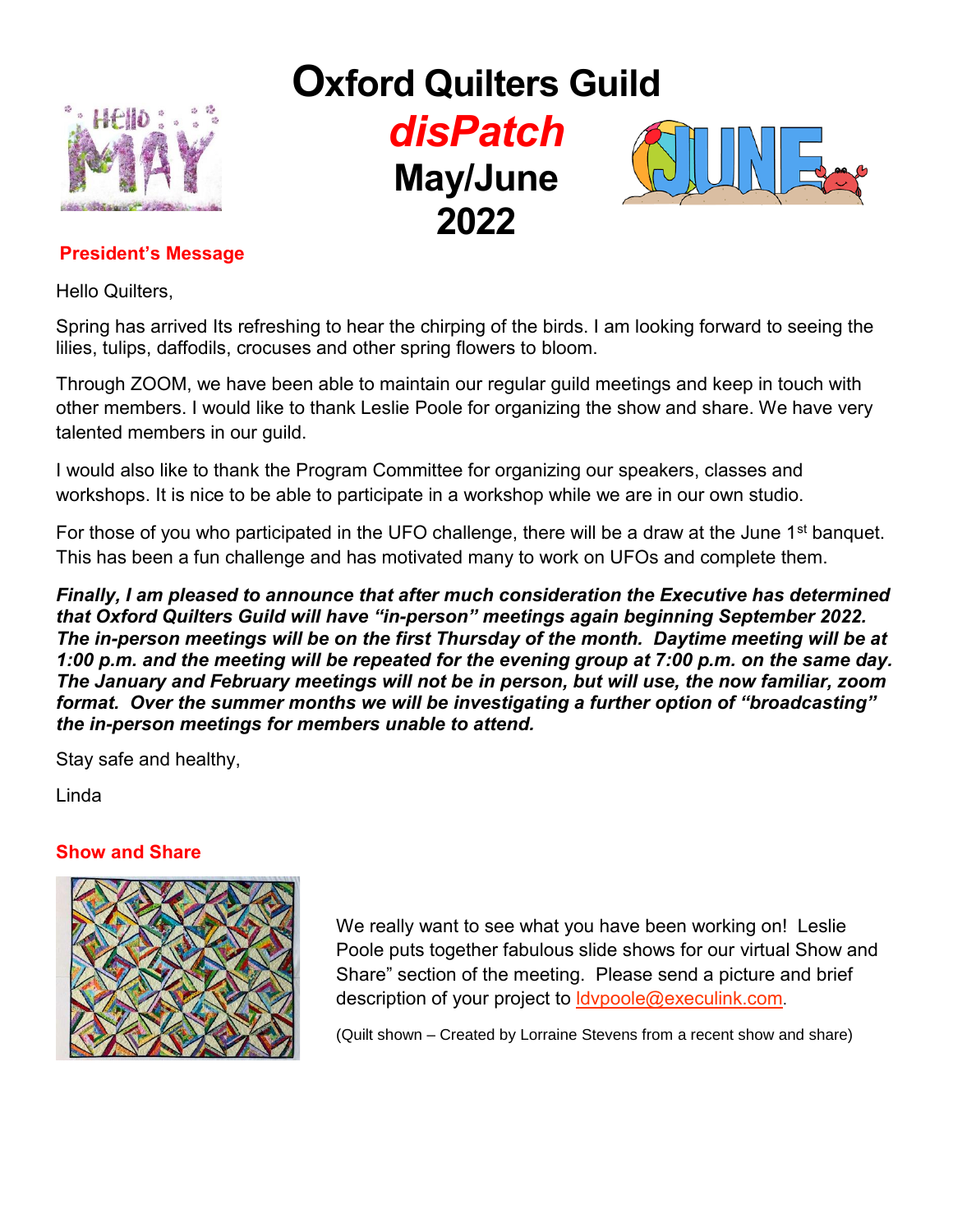# **From the disPatch Editor**

I have been reviewing copies of the "disPatch" back as far as the late 1980's. I would like to reestablish something that was done at that time. Each issue had a quick sewing related pattern that was included – there were purses, bags, ironing pads etc. There are lots of free downloads of pdf patterns available as well. If you have something that you think the rest of the membership would be interested in, please send it to me and we can include it in the next issue. gwentracey@execulink.com.

# **Program**

# **Sharon Blackmore – Thursday, May 5, 2022 at 7:00 pm**

Sharon Blackmore from Airdrie, Alberta will present her show, Express Yourself. This educational style trunk show will arm you with 3 essential secrets to creating successful dynamic quilts, allowing your quilts to be a true reflection of who you are. Visit her website, loveshackquilts.com, to view her amazing work.

# **Karen Brown – Thursday, June 7, 2022 at 7:00**

Karen Brown of "Just Get it Done Quilts" will share her many ideas with the guild through Zoom. Karen produces You Tube videos on many topics from decluttering your sewing room to dollar store finds to use in your projects. Visit her website, justgetitdonequilts.com – she shares lots of videos with projects and helpful hints.

**We are a very fortunate membership to have two events in June – the annual "in person" banquet (details below) and a Zoom meeting as well (details above)**

# **Banquet**



Oxford Quilters' Guild Annual Banquet Wednesday, June 1,2022 6:00 p.m. gathering - dinner served at 6:30 p.m. Ingersoll Legion 211 Thames Street N, Ingersoll \$25.00 cash or cheque Mail to Vermell Stevens - Box 323, Ingersoll N5C 3K5 or leave with Stephanie at the Centre Last date to order May 20<sup>th</sup>.

This is always a fun evening where we get to socialize with our quilting friends while enjoying some fabulous food. A silent auction will be held, so come prepared with your competitive spirit to bid on some great quilting items.





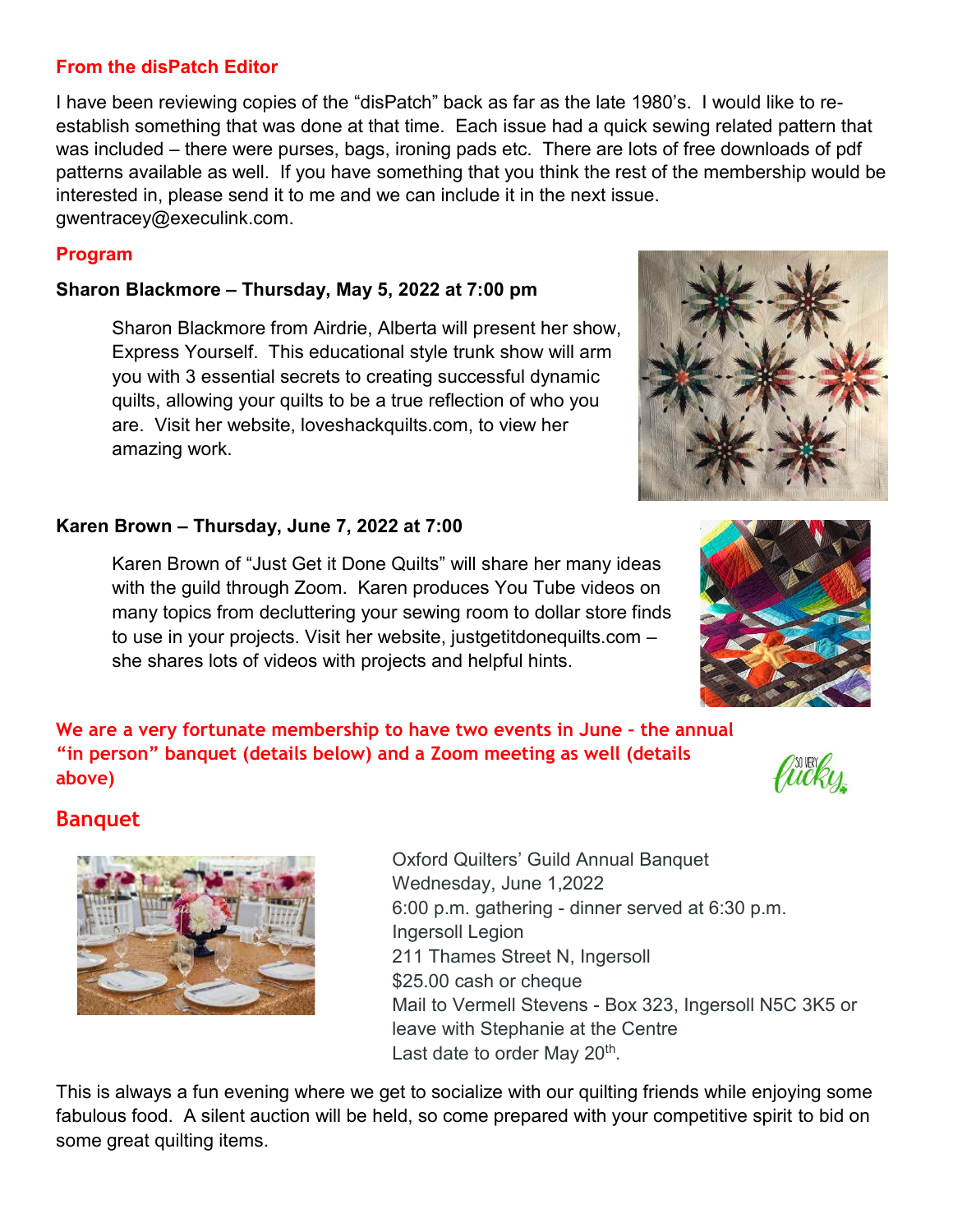# **Your 2021/2022 Executive**

| President                  | Linda Smith                  |
|----------------------------|------------------------------|
| Past President             | <b>Marion Kramer</b>         |
| <b>Vice President</b>      | Pat Palmer                   |
| Secretary                  | Joanne Claessens             |
| Treasurer                  | Theresa Woolley              |
| Program/Workshop           | Lynn Rock, Lorraine Stevens, |
| <b>ICAC Program</b>        | Donna Vamos, Cathy Sischek,  |
| Committee:                 | Gail McHardy-Leitch, Janet   |
|                            | Kasper                       |
| Membership                 | Sue McKay                    |
| Library                    | Leslie Poole                 |
| dispatch Editor            | <b>Gwen Tracey</b>           |
| <b>ICAC Representative</b> | Pat Palmer                   |
| Social Convener            | <b>Vermell Stevens</b>       |
| Retreat:                   | Linda White & Judy Millard   |
| <b>Website Admin</b>       | Megan Hart                   |
| Social Media               | <b>Teresa Scherle</b>        |



**There are several Executive positions opening up for the 2022/2023 guild year – Secretary, Treasurer, Membership, to name a few! If you are interested in participating on the executive and continuing to keep our Guild a vibrant, teaching group, please contact Marion Kramer [marion.kramer55@gmail.com.](mailto:marion.kramer55@gmail.com) No experience required – enthusiasm only!**

### **Volunteers Needed – Doors Open Ingersoll**



You may have seen "Doors Open" Events prior to COVID and they are once again being organized throughout the Province. Ingersoll's Doors Open Event is on Saturday, June 18, 2022. Visitors have been invited to visit the Creative Arts Centre where there will be demonstrations from all of the Centre Groups in the multi-purpose room. We are in need of 4 volunteers to be doing some form of quilting activity. 2 people from 10 a.m. to 1 p.m. and 2 people from 1 p.m. to 4 p.m. Please contact Pat Palmer at 519-764-2368 if you are willing to volunteer or for more information.

### **Work Shop**

Be sure to check out the "Friendly Friday" newsletter from the Creative Arts Centre – there are two technique classes on May 14, 2022 that you can sign up for – "Paperless Paper Piecing" and/or "Hexagons".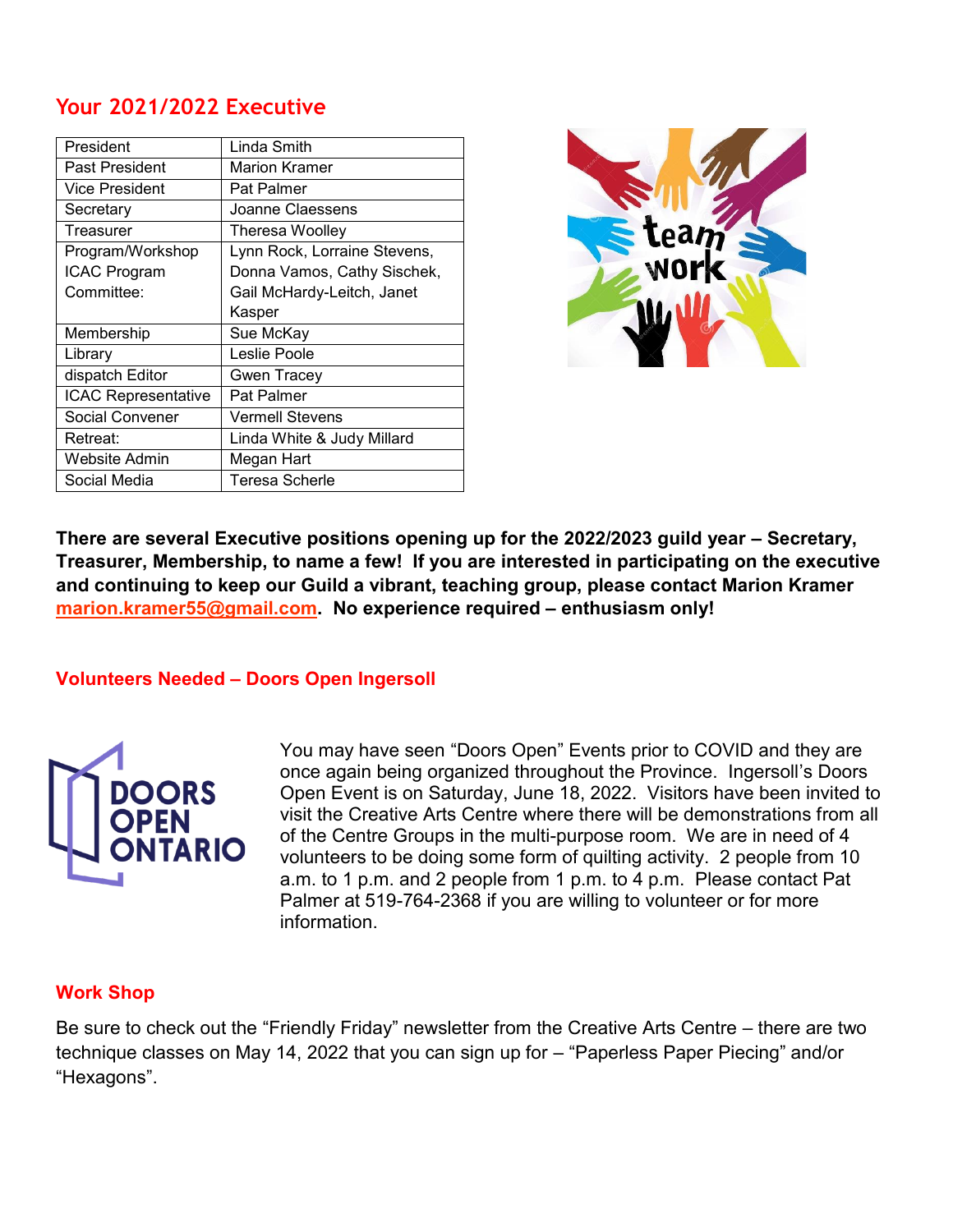# **Stay Tuned**



Preliminary steps are being taken to begin the process of planning "Pieces of Magic Quilt Show 2023" - budget and venues are being considered, etc. Stay tuned for an announcement for the establishment of a committee to move this Guild project forward – looking forward to once again hosting a fabulous event showcasing the talents of our membership.

## **Lost**

For many years a small "Iris" quilt hung in the washroom in the fibre arts room at the Centre. It has disappeared. If anyone knows what may have happened to this quilt, please contact Karen Cole 519- 868-9272.



**Please remember that Members can advertise their sewing/quilting items for sale in the newsletter – let your disPatch editor know if you have something you would like to go to a "new home".** 

## **Brain-storming Session**

Statistics have shown that when people get together to share ideas and "brain storm" about a subject, amazing things come out of the discussion that would not have been forthcoming otherwise! Our Vice-President is anxious to host an Oxford Quilters Guild "brain storming" session on May 11, 2022 at 7:00 p.m. at the Centre. The goal is to come up with ways to enhance the value of membership, and look for new and exciting quilting activities for the guild to enjoy. Please come out and share your idea and participate in this fun activity to bring new excitement to our guild activities.

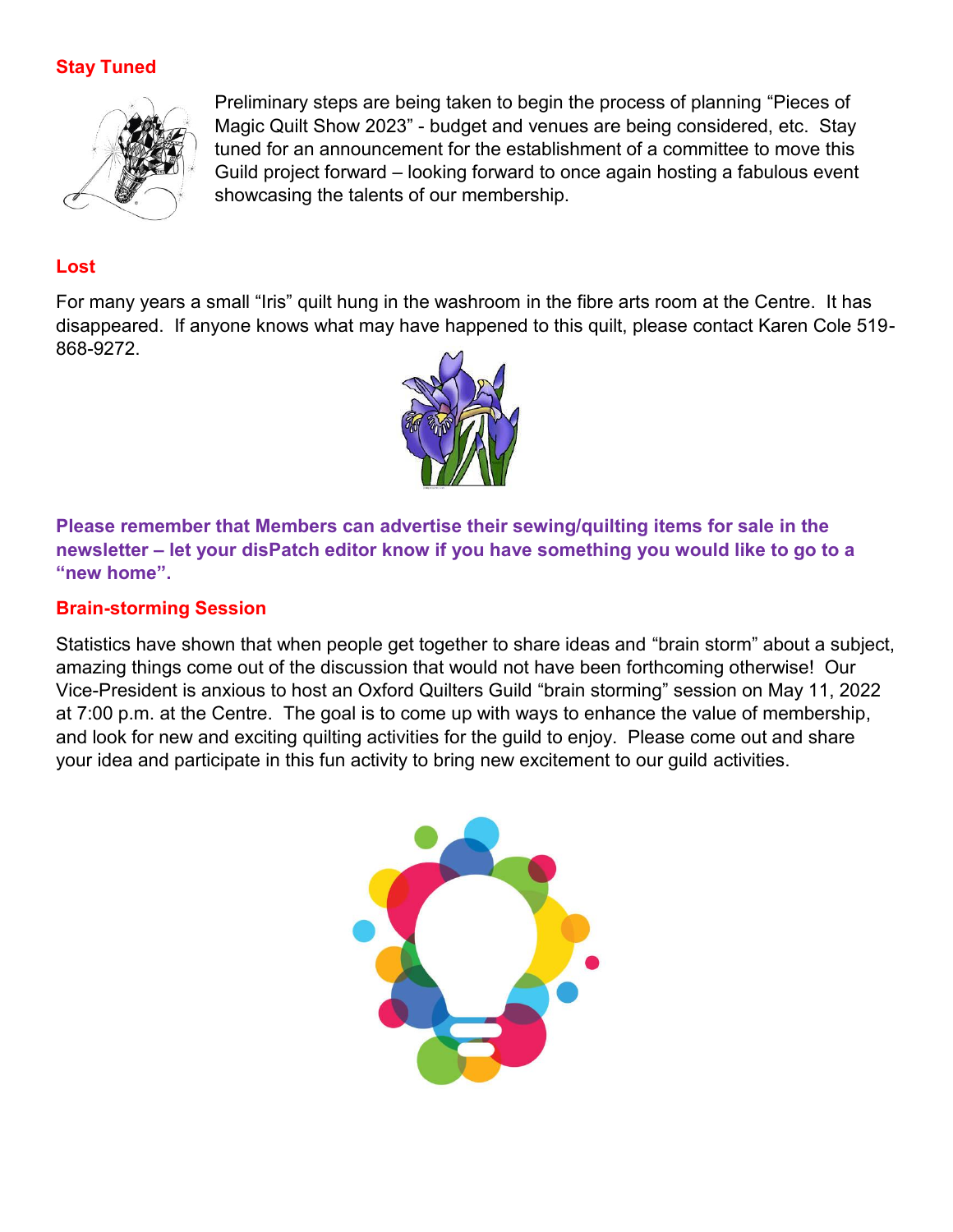#### **Library**

#### **Library News**

I think Spring has finally arrived and the Centre is open again, so why not come on in and check out a book or two to get ideas for your next great project?

We have had a wonderful donation of books that I have catalogued and added to our collection. Many thanks to Betsy Tate for her generous donation. Here are just a couple of the books from the many that were donated.



#### **Kim Schaefer's Skinny Quilts - 15 Bed Runners, Table Toppers and Wallhangings**

If you are looking for ideas for a quick project or a way to tackle your scrap pile, this book has some fun and eye-catching ideas. There are both applique and pieced projects that are more of a modern look but that might just be the choices of the fabric she used. I may have to borrow this book to help me get my stash down and my Christmas presents ideas solved!

#### **Mosaic Picture Quilts - Turn Favourite Photos into Stunning Quilts by Pat Durbin**

This book is not for those quick projects you want to use but would still be a great stach buster project. I am always amazed with people who produce realistic images in their quilts. The author outlines how to take a photo and turn it into a grid pattern, then discusses fabric choices for your project. There are also 5 projects described in the book that your can create before attempting your own. For those of you that like postage stamp quilts this might be your next project as you are creating these quilts using small squares of fabric.

#### **Just a reminder that ALL books are to be returned to the library on or before JUNE 1st. (that is the day of our banquet)**. Please search your sewing room

for any that you might have hiding. Many of us had books out over the pandemic and with the opening and closing of the Centre over this time I totally understand if you still may have a book you took out back in 2020!!

I will be doing an inventory later in June so it would be great to have all the books back before then. I know I found a book that I have had for a while that I totally forgot I had taken out, so I totally understand if you find some too. Spring clean your sewing room (I definitely need to do this) and see just what you can find.

Until then enjoy all the books we have. Our collection, of just over 1300 books, is at your disposal. And remember you can look for a book at home by using our Library catalogue:



<https://www.librarything.com/catalog/OxfordQGlibrary>

**That's all for now. Keep reading and stitching!**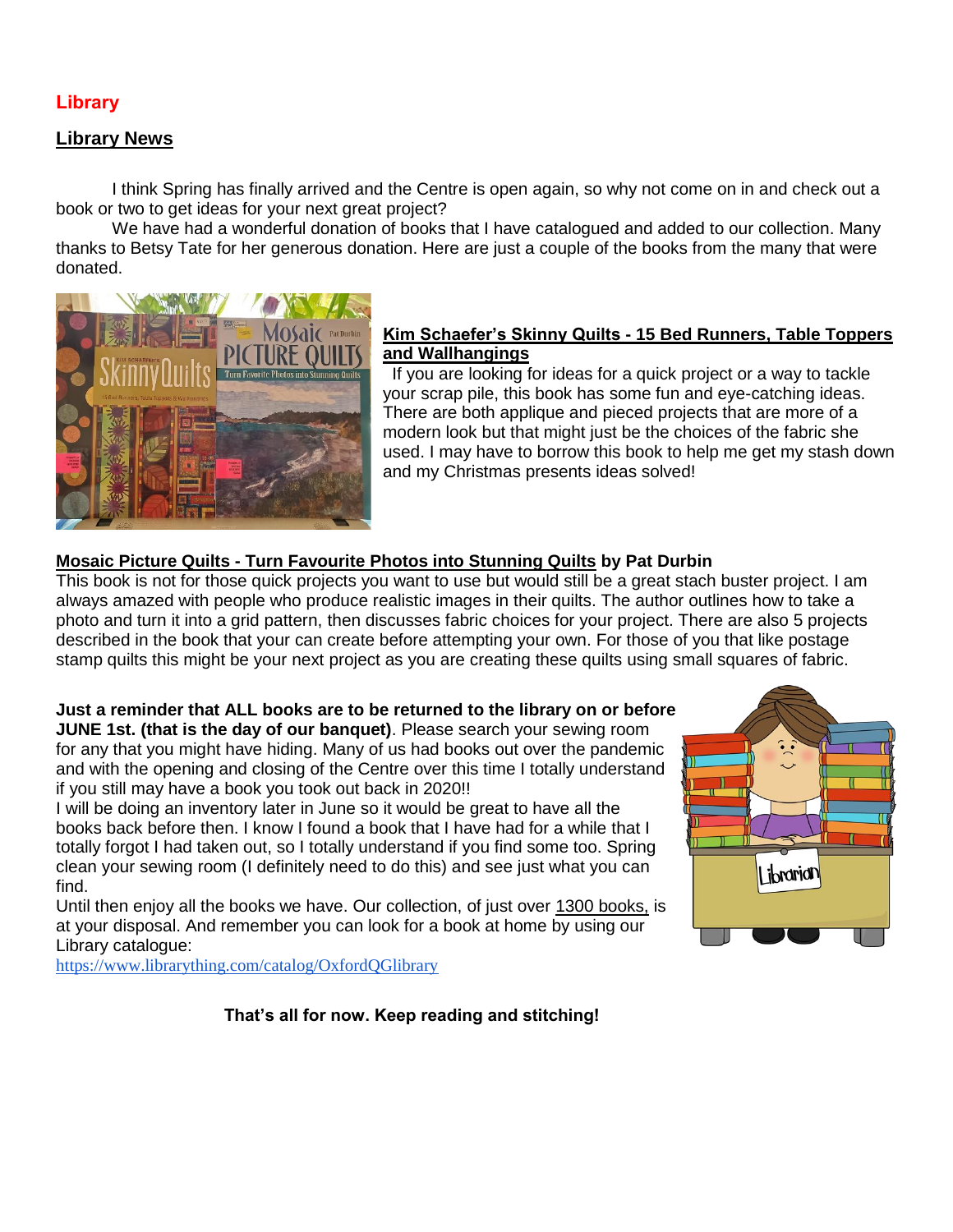**The recipe below was shared with the membership in the March/April 1989 issue of the disPatch from founding member Carol McLean ….. Enjoy!**

RECIPE Carol McLean

CHICKEN/CASHEW SALAD

with Lemon Dijon Mustard Dressing

Lemon Dijon Mustard Dressing:

In a small jar pour desired amount of Kraft's "Lo-Cal Italian Dressing". Add the following "to taste": Dijon Mustard Lemon Juice Artificial Sweetener Small amount of oil (e.g. peanut oil) Shake well to blend. Refrigerate until ready to serve on salad. \* see note. CHICKEN/CASHEW SALAD In a large salad bowl, prepare a generous bed of one (1) or two (2) kinds of lettuce (e.g. Iceberg and Romaine). On top of the lettuce, arrange the following: Avocado slices alternated with Papaya slices, around the edge of the bowl Alfalfa sprouts in the centre area Cherry tomatoes around the sprouts in the centre Break up or cut into 1" pieces cooked white chicken meat and sprinkle over the salad. Be generous. Sprinkle approximately 1/2 cup cashews and 1/4 c. sunflower seeds over all. Keep covered with plastic wrap and refrigerate until ready

To serve:

to serve.

Remove plastic wrap and pour dressing over all.

When adding ingredients you may personalize the dressing to \* Note: have more lemon taste and be very tart, or have a sharp bite of mustard, or have a pleasing equal blending of all ingredients.

Enjoy!

The basis of this salad was from a salad eaten in a restaurant in Troy, Michigan, while attending a Quilt Conference in 1987.